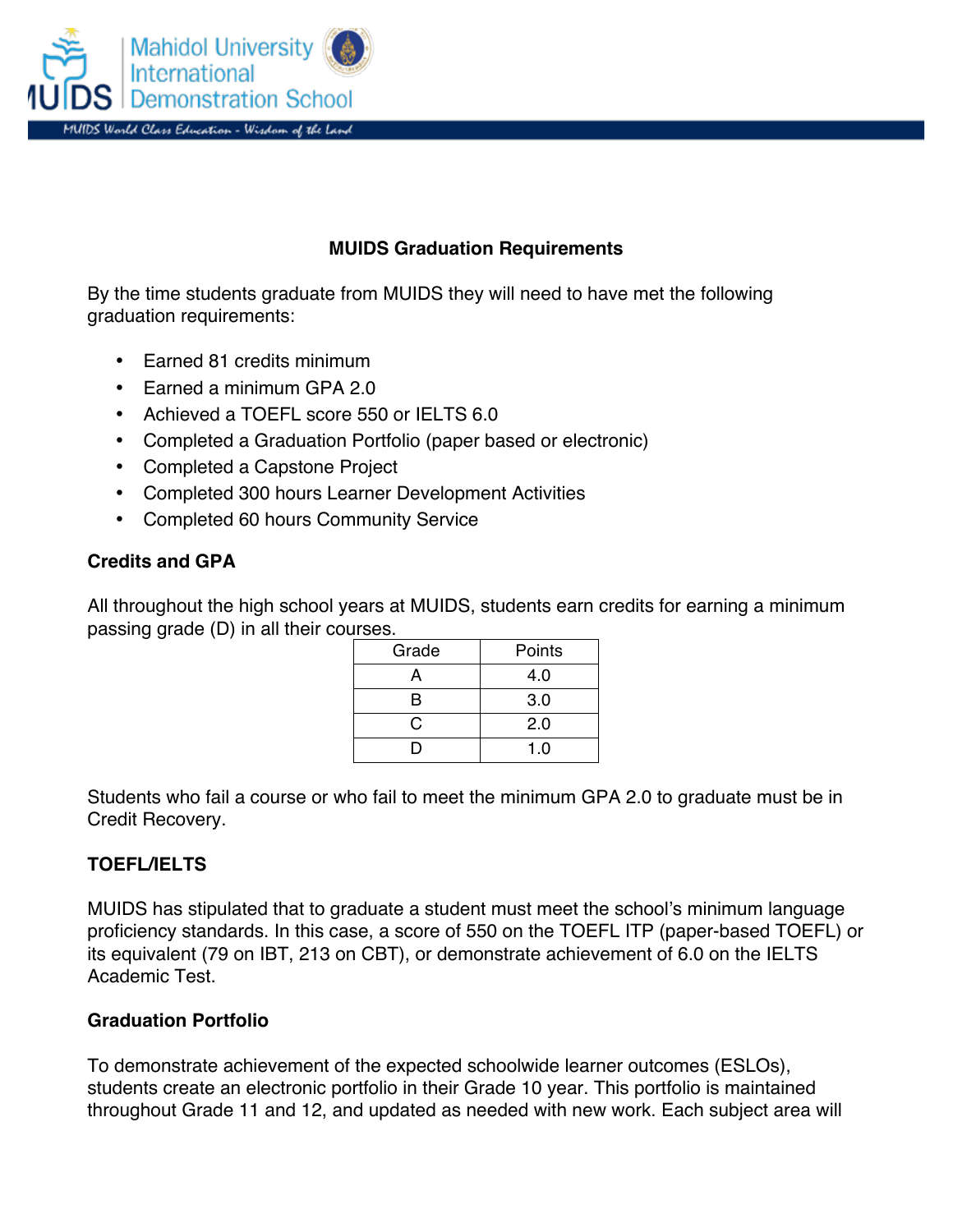

designate one unit for the portfolio for grading. At the end of each academic year, students write a reflection on how well they are meeting the ESLOs.

## **Capstone Project**

The Capstone Project is a culminating experience for high school students. It provides students with the opportunity to demonstrate the knowledge and skills they have acquired throughout high school at MUIDS. The Capstone begins in Grade 11. In Grade 11 students will propose, design, and carry out a project in one of these five areas: scientific inquiry, research, art or music portfolio, internship, or business plan. At the end of the Grade 11 year, the completed Capstone Project is then presented to a Capstone Committee of teachers for evaluation.

Ideas for projects can come from a project already begun or completed in high school, such as a science fair experiment or a JA project. Such experiments can be brought up to meet Capstone standards, then presented to the Committee.

#### **Learner Development Activity Hours**

Required by the Thai Ministry of Education, each student must earn 100 hours per year of Learner Development Activities. These are extra-curricular activities that promote well-being and personal growth; for example, Junior Achievement and yoga count as Learner Development Activity Hours. MUIDS also awards students 80 LDA hours per year for participating in the annual Week Without Walls. This means that students only have to earn 20 additional hours over the course of a school year to meet the annual requirement. To earn these additional hours, students must participate in Period 7 clubs and activities.

#### **Community Service**

Required by the Thai Ministry of Education, each student must earn 20 hours per year towards Community Service. Students can seek out opportunities within their own communities and document their hours spent as volunteers. Students who participate in internships at hospitals or other service organizations may use these hours towards both the Capstone Project internship and Community Service.